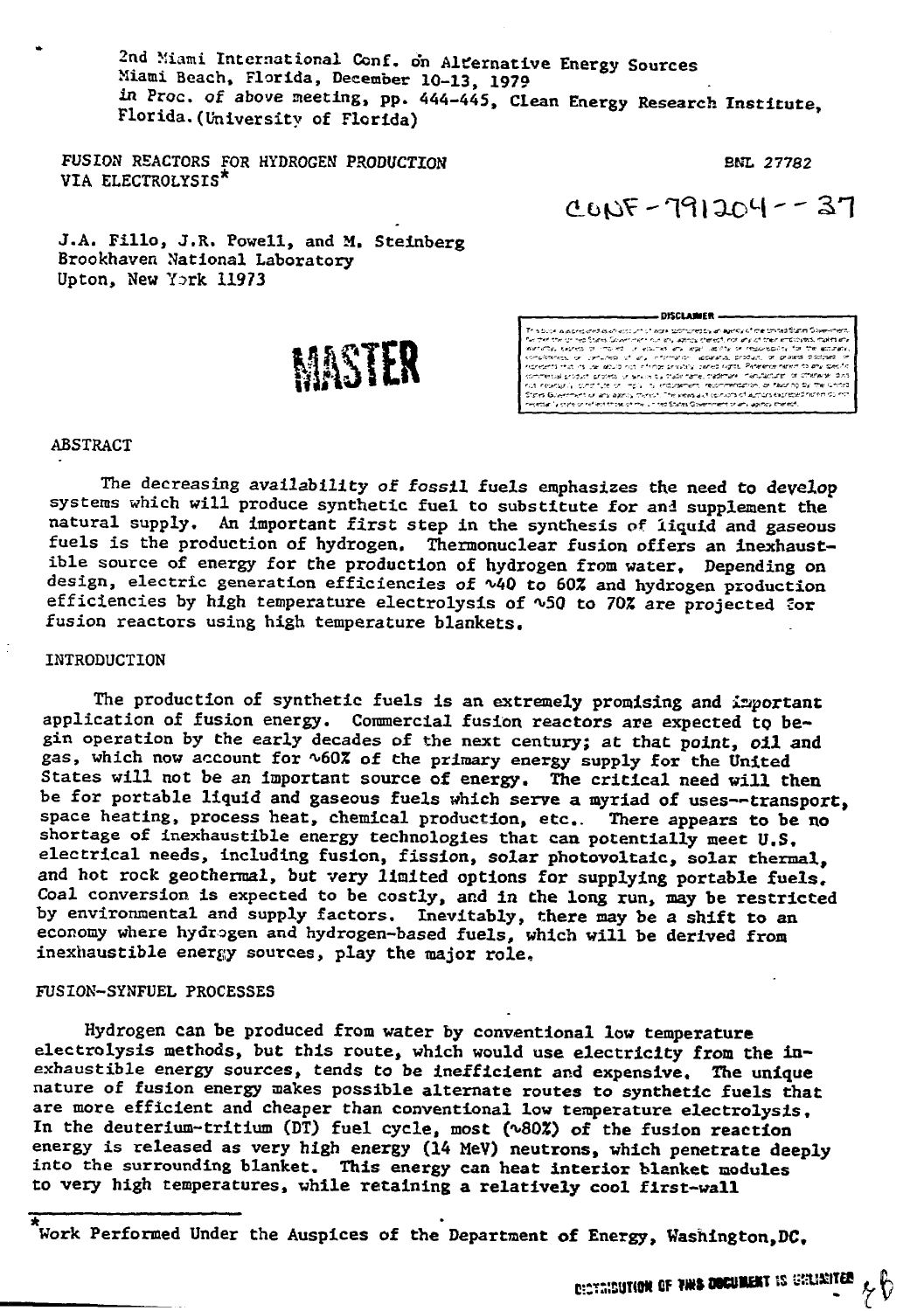structure around the hot interior. Depending on blanket design, approximately 50 to 70% of the fusion energy that is released can be extracted as high temperature heat from the hot thermally insulated interior. This heat can be used in a variety of synthetic fuel production processes, based on theraal or a combination of thermal and electric reactions that are potentially cheaper and more efficient than low temperature electrolysis. The temperature level available depends on choice of material; using ceramic or refractory blanket interiors, temperatures of ^2000 C appear achievable with inert gas coolants. Somewhat lower temperatures in the range of  $\sqrt{1200}$  to  $\sqrt{1500}$  C, appear necessary if chemically reactive coolant such as  $CO<sub>2</sub>$  or steam are used, based on materials compatibility experiments carried out. In addition to high temperature thermal processes uniquely suited to fusion, there are radiolyticaliy based processes that can directly transform neutron and gamma energy into chemical energy for fuels production.

Table 1 lists some of the types of processes now being considered for synthetic fuels production from fusion energy, together with an example of each type. The process efficiency is defined as the chemical energy in the generated hydrogen (at the higher heating value (HHV)) divided by the total fusion energy release, including alpha particles and secondary neutron reactions in the blanket. Except where specifically noted, both high and low temperature blanket heats are counted as part of total fusion energy release.

## FUSION—HIGH-TEMPERATURE ELECTROLYSIS

 $\overline{2}$ 

Of the various processes for producing hydrogen from fusion which have been examined,[1,2]. the most promising appears to be the high-temperature electrolysis [3] (HTE) of steam. In low temperature electrolysis of liquid water, virtually all of the energy for decomposition is put in as electricity, and

> **TABLE 1 FUSION STKFUEL PROCESSES**

i

|    |                                                              | PROCESS TYPE                           | <b>EXAMPLE</b>                                                                                                       | <b>FROCESS</b><br><b>COOLANT</b> | <b>TROCESS</b><br><b>TELPERATURE</b><br>°c | <b>HAXIMM</b><br>TRITIUM<br>EREEDING<br><b>RATIO</b> | POTENTIAL PROCESS<br>· EFFICIENCY, FUSION<br>TO HYDROGEN<br>(HW)   | <b>COMMENTS</b>                                                                            |
|----|--------------------------------------------------------------|----------------------------------------|----------------------------------------------------------------------------------------------------------------------|----------------------------------|--------------------------------------------|------------------------------------------------------|--------------------------------------------------------------------|--------------------------------------------------------------------------------------------|
| ı. | CONVENTIONAL LOW<br><b>TEMPERATURE</b><br>ELECTROLYSIS (LTE) |                                        |                                                                                                                      |                                  |                                            |                                                      |                                                                    |                                                                                            |
|    | A).                                                          | STANDARD POWER<br><b>CTCLE</b>         | <b>STANDARD</b><br>STEAK CYCLE                                                                                       | <b>LEL TIM</b>                   | $^{\sim}$ 500                              | 5.1.5                                                | $-35$                                                              | SPE ELECTROLYZERS FAVE<br><b>1902 EFFICIENCY</b>                                           |
|    | B).                                                          | HIGH EFFICIENCY<br>POWER CYCLE         | FAST CICLE                                                                                                           | <b>STEAM</b>                     | $-900$                                     | 21.0                                                 | $-55$                                                              | FAST CTCLE USES CAS<br>turbine technology                                                  |
| 2. |                                                              | HICH TELPERATURE<br>ELECTROLYSIS (ETE) | $\begin{array}{l}\n\mathbf{H}_2\mathbf{0} \\ +\mathbf{R}\mathbf{E}\mathbf{A}\mathbf{1}\n\end{array}$<br>$T_2+T_2O_2$ | <b>STEAM</b>                     | 21200                                      | 2.5                                                  | <b>~50 to 702</b>                                                  | ELECTROLYZERS TESTED<br>CN SMALL SCALE - PILOT<br>FLANT IS NEXT STEP                       |
|    |                                                              | <b>FURE THERMOCHEMICAL</b>             | A) FeOHLO+<br>$1.0 + \frac{1}{2}$ $1.0$                                                                              | <b>RELIGH</b>                    | 21700                                      | $-0.7$                                               | $-502$<br>(CP THE SIGK<br><b>TEVERATRE</b><br><b>BLANKET HEAT!</b> | DIFFICULT MATERIALS<br><b>PROBLEMS</b>                                                     |
|    |                                                              |                                        | <b>3)</b> $\frac{1}{2}$ $\text{Fe}_{2}$ 0 <sub>3</sub> +HEAT<br>$-2e(1-\theta)$                                      |                                  |                                            |                                                      |                                                                    |                                                                                            |
|    |                                                              | THERMAL DECCHPOSITION                  | A) CO <sub>2</sub> +HEAT<br>$+cot\frac{1}{2}$ $0$ <sub>2</sub>                                                       | co,                              | 32500                                      | $-0.7$                                               | $-502$<br>for the RICE<br><b>TESPEATIRE</b>                        | RECOMBINATION OF CO<br>HAY DESTROY PRODUCT                                                 |
|    |                                                              |                                        | 3) $COM_2$ 0-H <sub>2</sub> +CO <sub>2</sub>                                                                         |                                  |                                            |                                                      | <b>KANKET HEAT]</b>                                                |                                                                                            |
|    | <b>RIALTOLYSIS</b>                                           |                                        | A) CO <sub>2</sub> <sup>+hV</sup><br>$-co1⁄_{2}$ $02$                                                                | co,                              | $-500$                                     | 30.5                                                 | $-10.7$                                                            | DENNSTRATED - DIFFICULT<br>TO EFFECTIVELY DEPOSIT<br>RADIATION INERGT IN CO.<br><b>CAS</b> |
|    |                                                              |                                        | <b>в) сони, они, нов,</b>                                                                                            |                                  |                                            |                                                      |                                                                    |                                                                                            |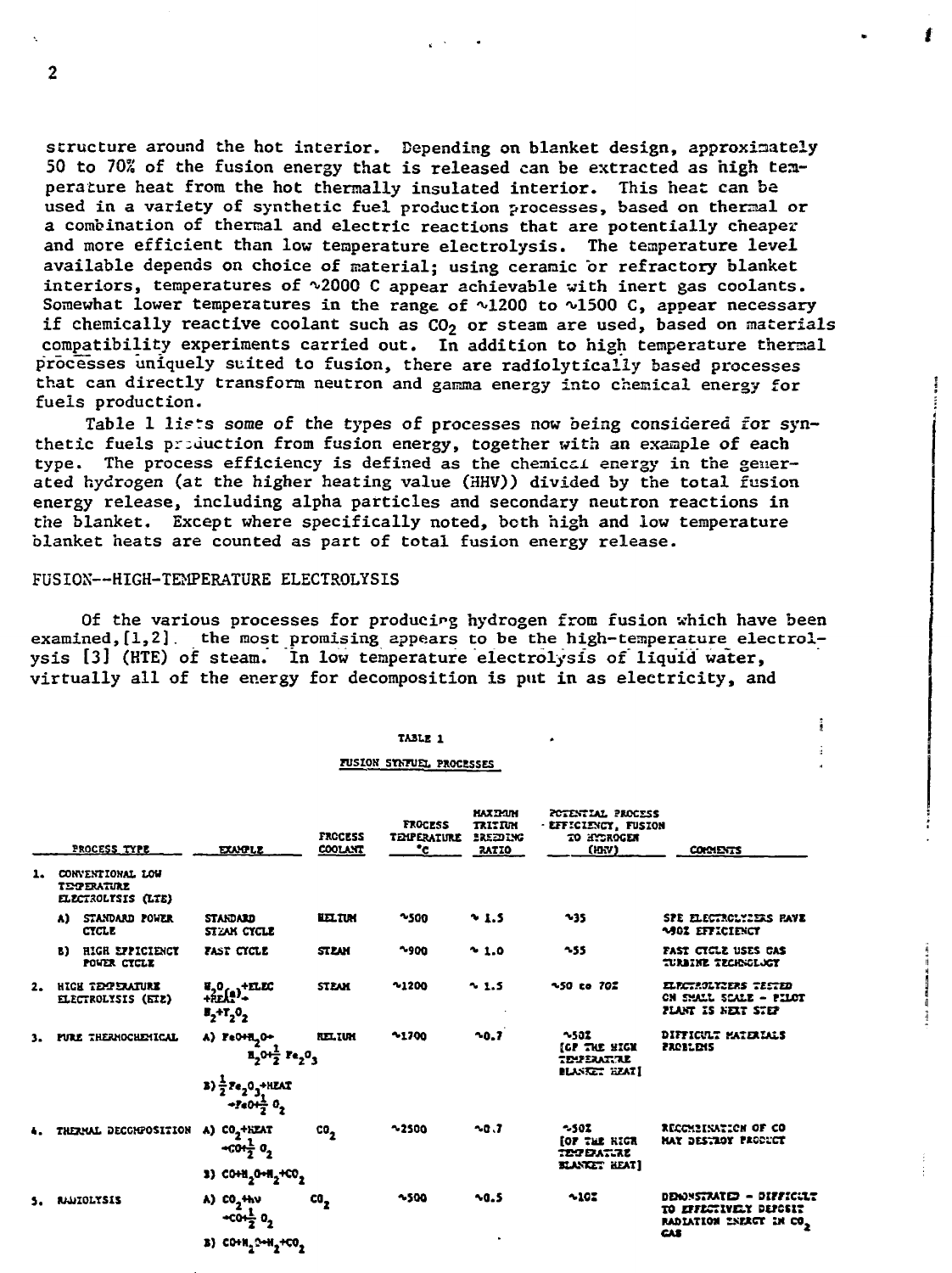there are substantial overvoltage inefficiencies due to the oxygen electrodes. With HTE, a large fraction of the decomposition energy input is heat instead of electricity (e.g., at an electrolysis temperature of 1500 C,  $\sqrt{40\%}$  of the energy input is heat) and electrode overvoltages virtually disappear.

HTE uses arrays of tubes of relatively small diameter (~1 to 2 cm), thickwalled porous ceramic (e.g., stabilized ZrO<sub>2</sub>) on which a succession of thin electrode layers of suitably doped ceramics have been deposited. The  $H_2$  and 02 ceramic electrodes are separated by a thin (several mils) electrolyte layer of yttria-stabilized ZrO<sub>2</sub>. Electrodes are electrically connected in series along each tube to minimize  $I^2R$  losses.

Individual and small arrays of HTE cells have operated at ~1000 C for many thousands of hours. Long-term operation of large HTE arrays is needed to fully demonstrate HTE technology, along with R&D on improved cell materials for higher temperature operation to increase the proportion of energy put in as high temperature heat.

The fusion synfuels program at Brookhaven National Laboratory (BNL) is investigating HTE technology for fusion reactors [3,4]. Analytical studies of synfuel blankets and HTE process systems are being carried out together with materials compatibility studies of candidate high temperature ceramics for potential HTE process streams (steam, steam plus hydrogen, and carbon dioxide). Materials studies for HTE cells capable of operating at ~1500 C are also being performed.

Figure 1 shows an idealized flowsheet for an HTE/fusion synthetic fuel plant. In this example, all electrical production goes to the HTE cells to make hydrogen/electricity for sale, depending on market demand. Two blanket module types are indicated; the first type heats steam or  $CO<sub>2</sub>$  to high temperatures for the HTE cells (T>1000 C), while the second heats a working fluid for an electrical power cycle and breeds tritium. In the first type, (Fig. 2) module shells operate at relatively low temperatures ( $\sqrt{300}$  C), with the coolant providing heat. for a power cycle. The hot insulated interiors of the modules are directly

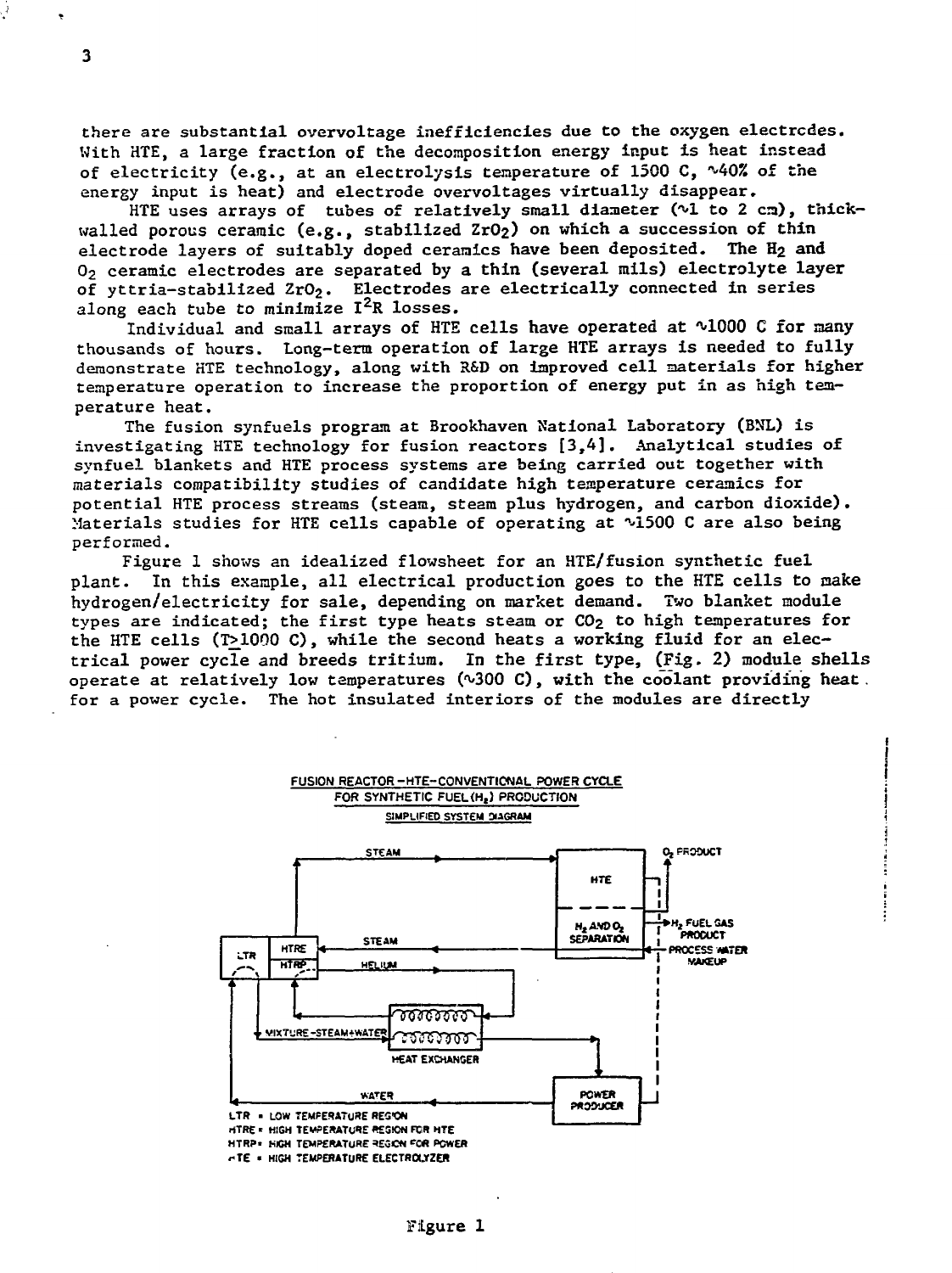

**HTE PROCESS MODULE £000 MW REACTOR**

## Figure 2

heated by neutron and gamma energy and absorb ^50 to 60% of the total fusion energy. The steam or  $CO<sub>2</sub>$  coolant is electrolyzed in the HTE cells with the heat input coming from sensible heat.

The second module type is a two-temperature zone module design with a hot  $(\sim800 \text{ C})$  He-cooled interior and a separately cooled, lower temperature ( $\sim300 \text{ C}$ ) structural shell. The lower temperature coolant generated steam and the higher temperature heat superheats for a steam power cycle. Tritium is bred in solid lithium compounds and released to the helium coolant streams from which it can be subsequently recovered.

Materials experiments  $[5]$  indicate that ZrO<sub>2</sub> and A1<sub>2</sub>O<sub>3</sub> are suitable for long-term service up to  $\sqrt{1500}$  C (the present experimental limit at BNL) in steam, steam plus hydrogen, and CO2 process streams. Experiments with SiC and MgO indicate these materials are restricted to somewhat lower temperatures.

Figure 3 shows projected overall efficiencies, i.e., total fusion energy (including alpha particle energy) to hydrogen chemical energy for the HTE/fusion process. Depending on HTE cell temperature and overall power cycle efficiency, overall synfuel efficiency is expected to be in the range of 50 to 702.

Fusion thus appears capable of producing hydrogen, the basic raw material for synthetic fuels, at high efficiency using high temperature electrolysis of steam. HTE process technology has been successfully demonstrated on a relatively small scale and can be demonstrated on a pilo.-plant scale in the next few years.

# FUSION-COAL SYSTEMS

As a transition step to a hydrogen-based fuels economy with hydrogen and hydrogen-derived fuels using a non-fossil source of carbon (e.g., from ataospheric  $CO<sub>2</sub>$ ), hydrogen produced by water splitting in reactors can be used in conjunction with coal gasification and liquefaction processes. Several examples are given which serve to illustrate these concepts.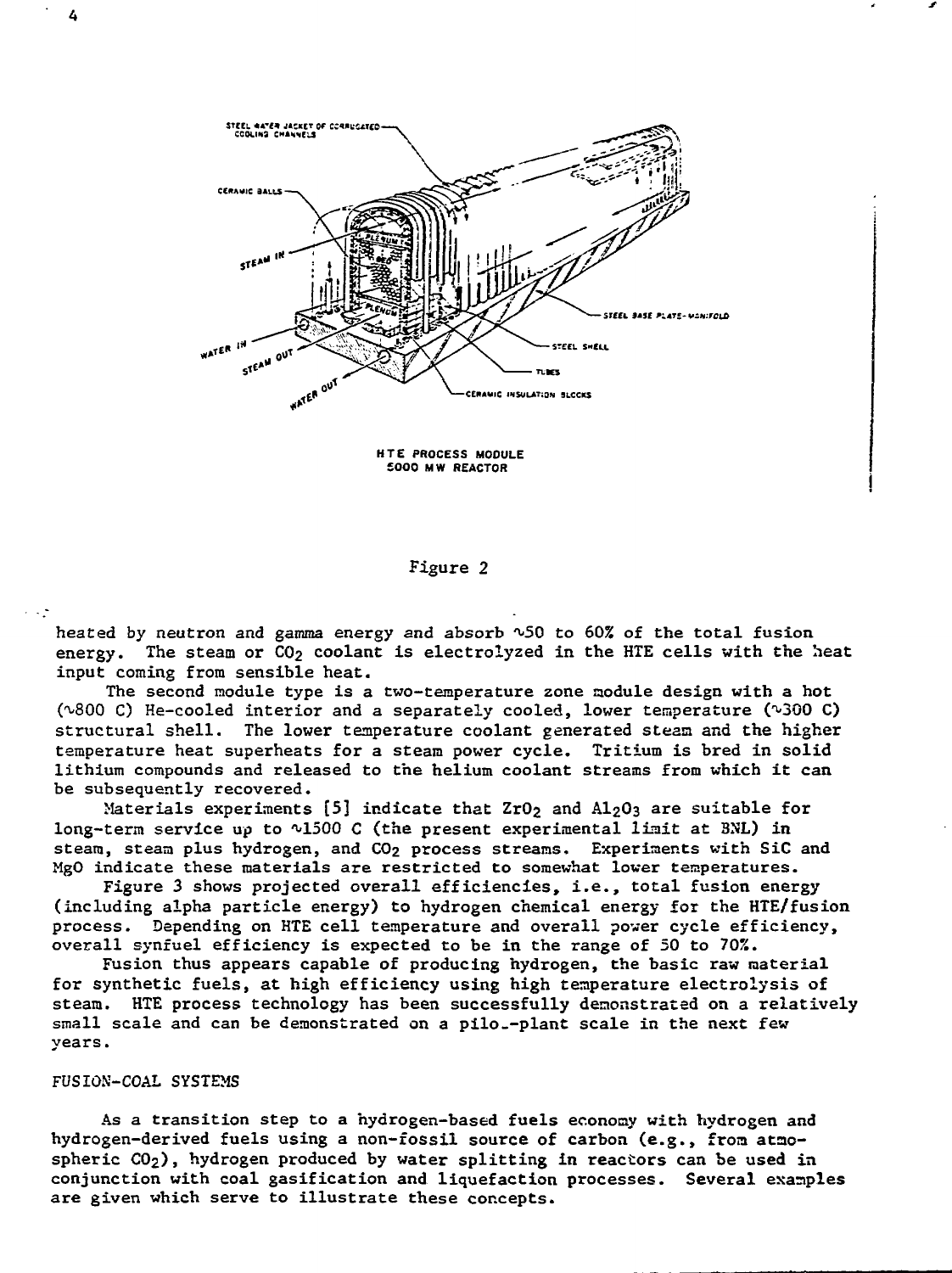

्र

 $\overline{\mathbf{S}}$ 

Figure 3



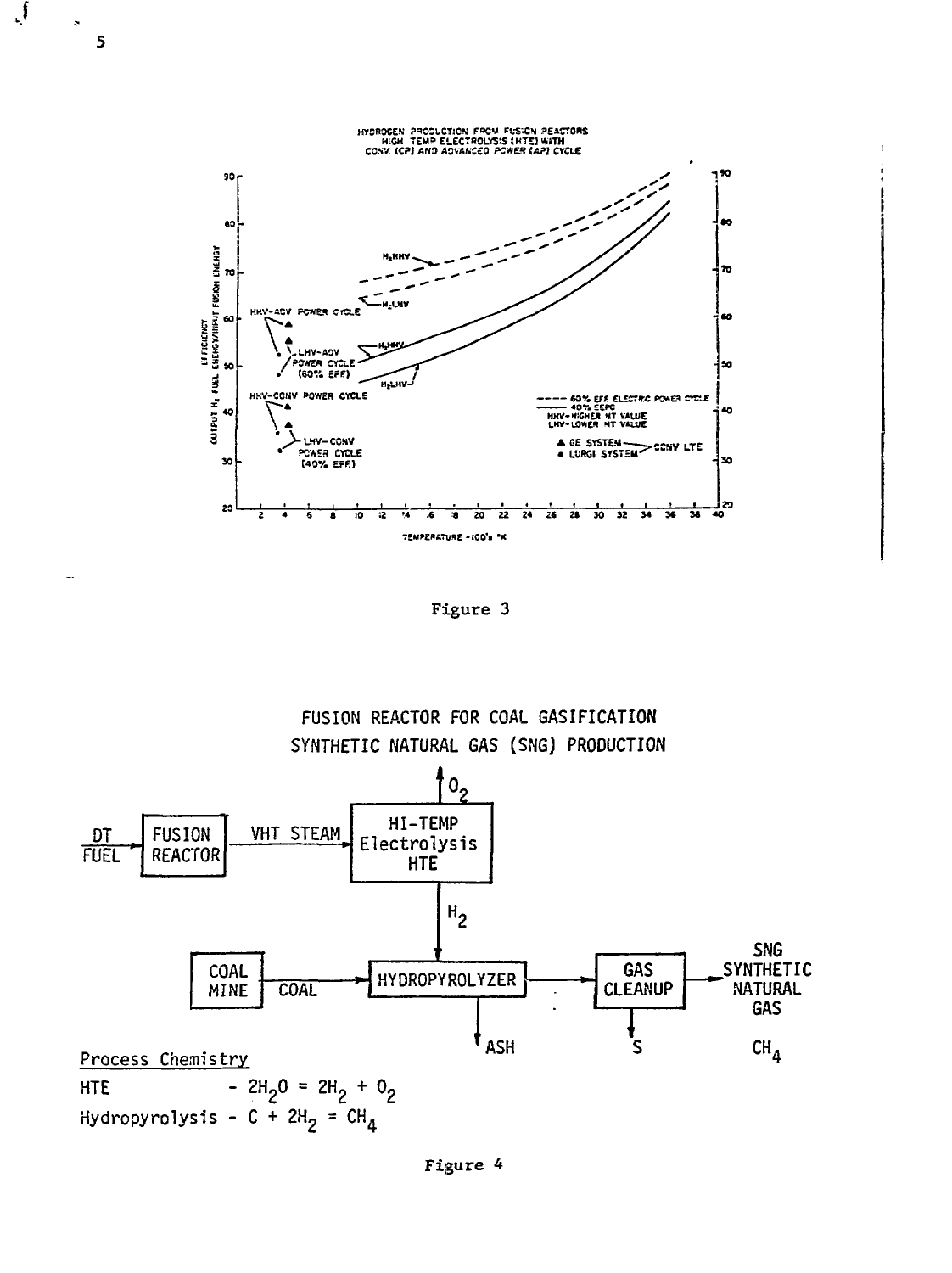With reference to Fig. 4 and a fusion/coal gasification scenario, hydrogen, produced by a fusion/HTE process, is coupled with a coal/hydropyrolysis process for synthetic natural gas (SNG) production. Figure 5 shows a fusior/coal liquefaction system. High temperature steam (^ 1000 C) from the reactor is fed to the gasifier whila the hydrogen, produced by HTE, is added to that hydrogen and carbon monoxide (CO) produced in the coal/gasifier system. The CO and  $H_2$  is sent to the catalytic con rertor to produce liquid methanol and gasoline. The shift convertor is eliminated and the acid gas removal operation considerably reduced, compared with con"entional coal-only synfuel processes.

As currently envisagec ne of the chief advantages of these systems is the reduction (by a factor of 5, n the amount of coal feed needed for SNG production, since the coal need noi >e used to meet the total hydrogen requirements. This would conserve coal resources, reduce  $CO<sub>2</sub>$  emissions, and reduce coal feed costs.



Figure 5